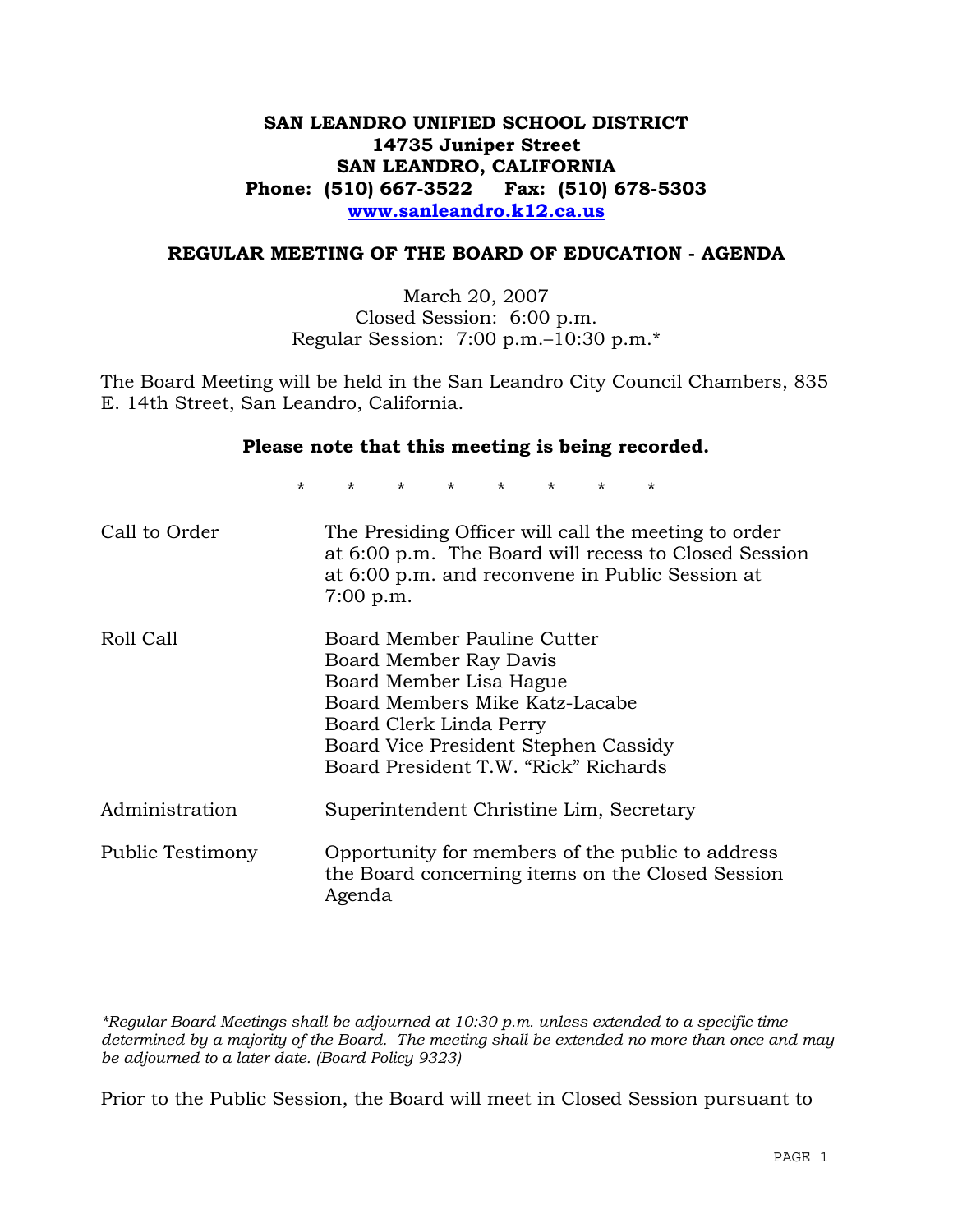Education Code Sections 35146 and 48918(c), and Government Code Sections 54957, 54957.6, 54956.9(b), 54957, 54956.8, and 54956.9.

- a) Student Expulsions
- b) Public Employee Discipline/Dismissal/Release
- c) Conference with Labor Negotiator
- d) Conference with Legal Counsel Anticipated Litigation Significant exposure to litigation
- e) Public Employee Appointment Title: Manager, Maintenance & Operations; Lincoln/Lighthouse Principal
- f) Conference with Real Property Negotiator Property(ies)
- g) Conference with Legal Counsel Existing Litigation

| Report Closed<br><b>Session Action</b> | Motion __________ Second __________ Vote ________ |                                                   |                                                                                                                                                                                                                                                                                                                                                                                                                                                                                                                                                                                                                                                                                                                                                                                                                                                                                                                                                                                                                        |
|----------------------------------------|---------------------------------------------------|---------------------------------------------------|------------------------------------------------------------------------------------------------------------------------------------------------------------------------------------------------------------------------------------------------------------------------------------------------------------------------------------------------------------------------------------------------------------------------------------------------------------------------------------------------------------------------------------------------------------------------------------------------------------------------------------------------------------------------------------------------------------------------------------------------------------------------------------------------------------------------------------------------------------------------------------------------------------------------------------------------------------------------------------------------------------------------|
| Pledge of Allegiance                   |                                                   |                                                   |                                                                                                                                                                                                                                                                                                                                                                                                                                                                                                                                                                                                                                                                                                                                                                                                                                                                                                                                                                                                                        |
| Approve Agenda                         |                                                   | Motion __________ Second __________ Vote ________ | Approve the Regular Meeting Agenda of March 20, 2007.                                                                                                                                                                                                                                                                                                                                                                                                                                                                                                                                                                                                                                                                                                                                                                                                                                                                                                                                                                  |
| Legal Statement                        | 54954.2(a)                                        |                                                   | Members of the audience who wish to address the<br>Board are asked to complete the yellow card available at<br>the entrance and submit it to the Board's Administrative<br>Assistant. Speakers who have completed the card will be<br>called when the item is reached on the agenda or, for<br>non-agenda items, during the Public Testimony. Cards<br>are to be turned in before the item is reached on the<br>agenda. Please note that this meeting is being recorded.<br>State law prohibits the Board of Education from taking<br>any action on or discussing items that are not on the<br>posted agenda except to A) briefly respond to statements<br>made or questions posed by the public in attendance; B)<br>ask questions for clarification; C) provide a reference to a<br>staff member or other resource for factual information in<br>response to the inquiry; or D) ask a staff member to<br>report back on the matter at the next meeting and/or put<br>it on a future agenda. (Government Code Section |

## **PRESENTATIONS**

\* Resolution of Appreciation will be presented to Assistant Superintendent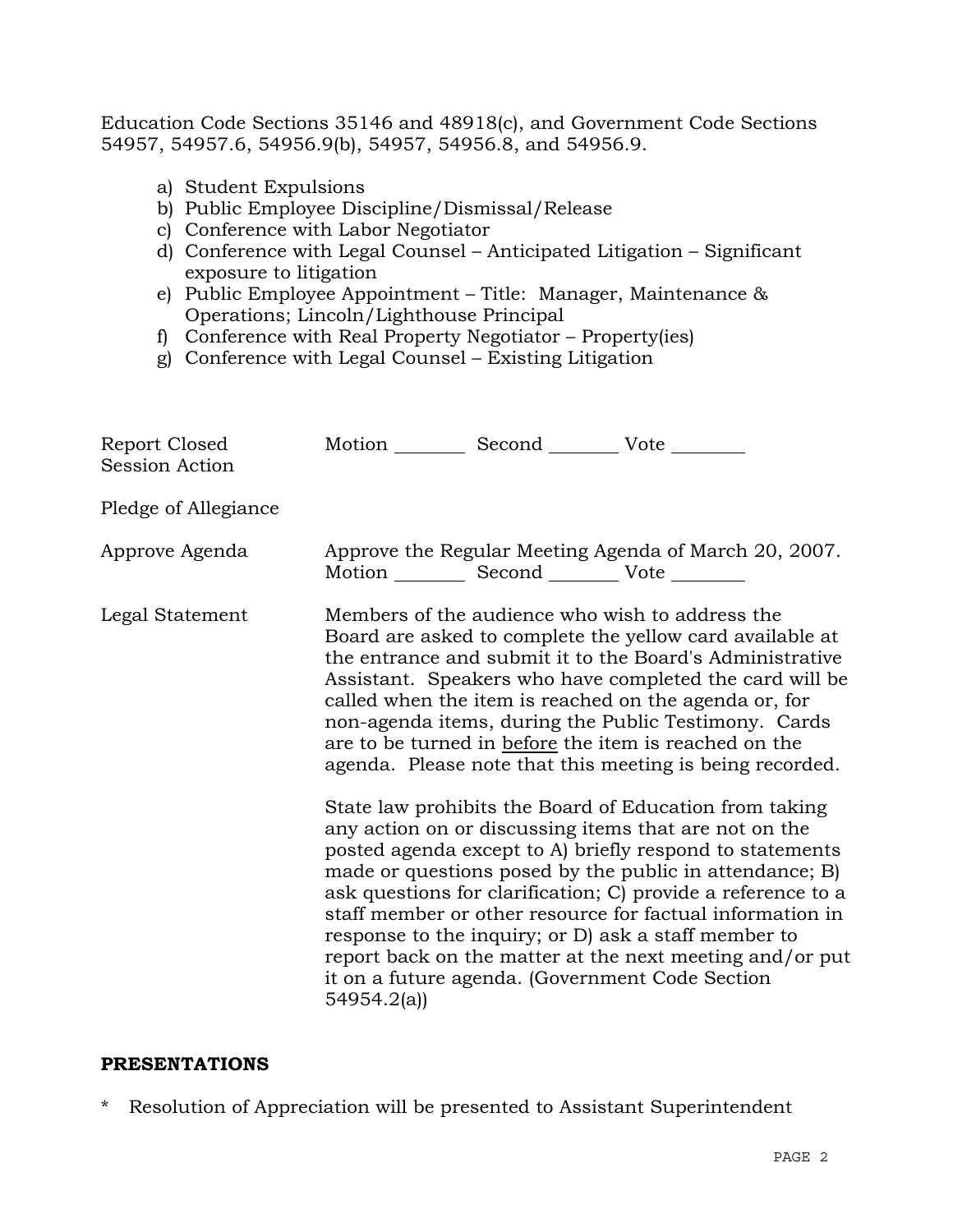Leon Glaster.

- \* Certificate of Commendation will be presented to Leandro Simi, Eden Area Regional Occupation Program (ROP) "Student of the Month" for March 2007 in Auto Painting.
- \* Certificate of Commendation to DAunté White for earning a Gold Medal in the field of carpentry at the SkillsUSA/VICA (Vocational Industrial Cubs of America) Regional Competition Secondary Division.
- \* In celebration of its 50th Anniversary, April 13, 2007, a Certificate of Commendation will be presented to Alice Sarafian, Past President, of behalf of the Eden Area League of Women Voters, acknowledging the valuable services provided by the Eden Area League of Women Voters and the hundreds of members who have served our Alameda County community for over 50 years.
- \* Director of Business Services, Madeline Gabel, will present the Second Interim Budget – Fiscal Year 2006/2007.
- \* San Leandro High School Safety Plan Amy Furtado, Principal of San Leandro High School and her administrative team, along with David Lorden will present an update to the Board regarding the work that the District and the high school are doing to build a school culture and climate that is safe, respectful and inclusive of all students. Specifically, the presentation will include information regarding: the school's In-house Suspension program, improved communication with students, building one-on-one relationships, gang prevention efforts, conflict mediation, etc. The school will share positive indicators highlighting areas of declining suspensions and expulsions as well as present future steps the school is considering in order to proactively address potential discipline issues as we enter the spring season.

# **RECESS TO BOARD WORKSHOP**:

• Facilities & Technology Committee will initiate a Board discussion on the size of the theater (450-650 seats) in the Arts Education Center

**REPORTS 8:00 p.m. Time Specific**

Student Representatives' Reports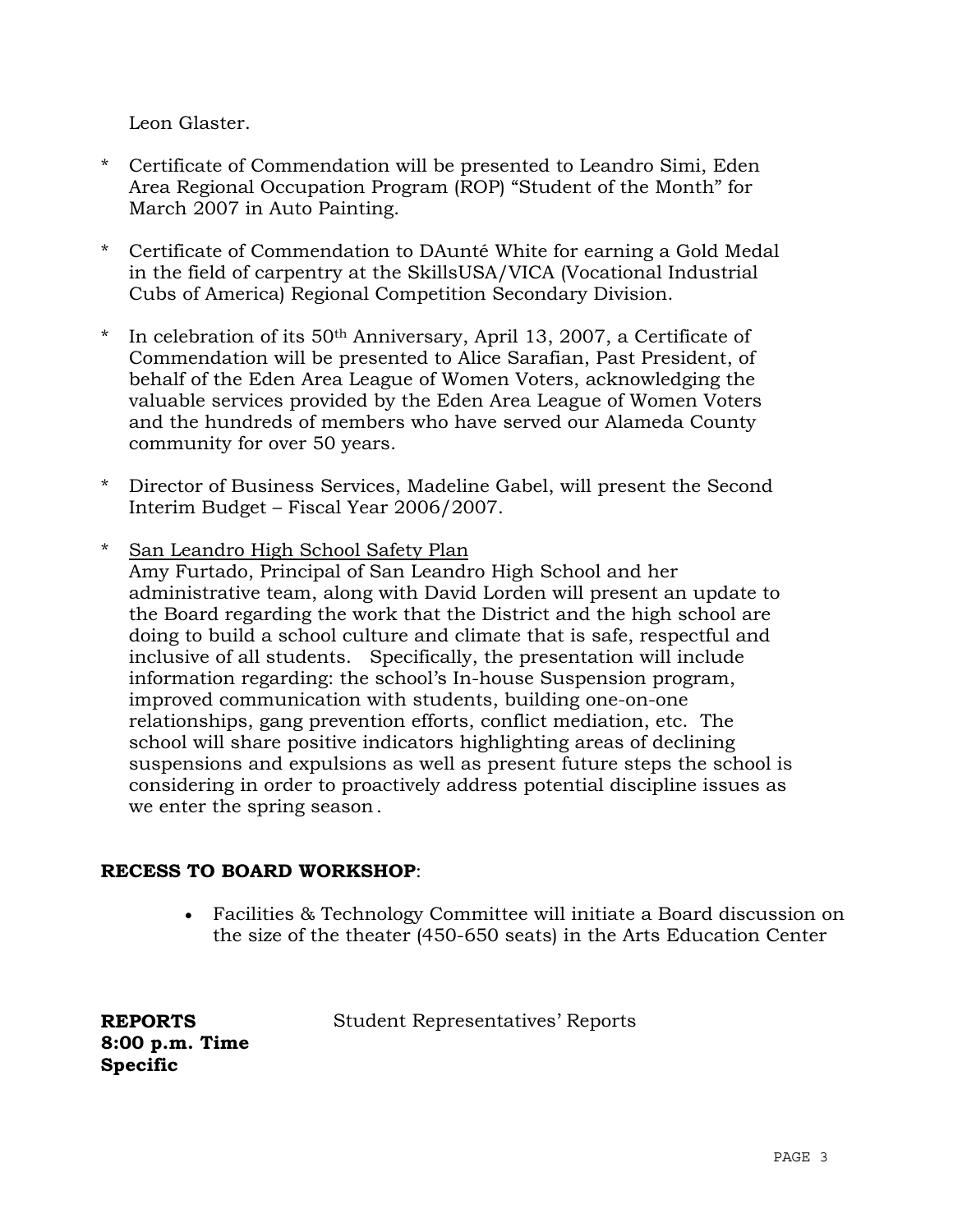# **PUBLIC TESTIMONY ON NON-AGENDA ITEMS**

**REPORTS** Correspondence Superintendent's Report Board Committee Reports

- City/District Liaison
- Facilities/Technology
- Finance

Board Representatives' Reports

• Alameda County School Boards Assn.

# **CONSENT ITEMS**

These items are considered routine and may be enacted by a single motion. At the request of any member of the Board, any item on the consent agenda shall be removed and given individual consideration for action as a regular agenda item.

General Services

| $1.1-C$<br>Approval of Board<br>Minutes – March 6,<br>2007  | <b>Staff Recommendation:</b><br>Approve the minutes of the regular board meeting<br>held on March 6, 2007. |                                                 |                                               |
|-------------------------------------------------------------|------------------------------------------------------------------------------------------------------------|-------------------------------------------------|-----------------------------------------------|
|                                                             |                                                                                                            | Motion _________ Second __________ Vote _______ |                                               |
| $1.2-C$<br>Approval of Board<br>Minutes – March 14,<br>2007 | Staff Recommendation:<br>Approve the minutes of the special board meeting<br>held on March 14, 2007.       |                                                 |                                               |
|                                                             |                                                                                                            | Motion _________ Second __________ Vote _______ |                                               |
| Human Resources                                             |                                                                                                            |                                                 |                                               |
| $2.1-C$<br>Acceptance of<br>Personnel Report                | <b>Staff Recommendation:</b><br>Accept Personnel Report as submitted.                                      |                                                 |                                               |
|                                                             |                                                                                                            | Motion Second Vote                              |                                               |
|                                                             |                                                                                                            |                                                 |                                               |
| <b>Educational Services</b>                                 |                                                                                                            |                                                 |                                               |
| $3.1 - C$<br>Acceptance of                                  | <b>Staff Recommendation:</b>                                                                               |                                                 |                                               |
| Donations                                                   | Monroe Elementary School                                                                                   |                                                 | \$800 (2 checks at \$400 each) from Re/Max in |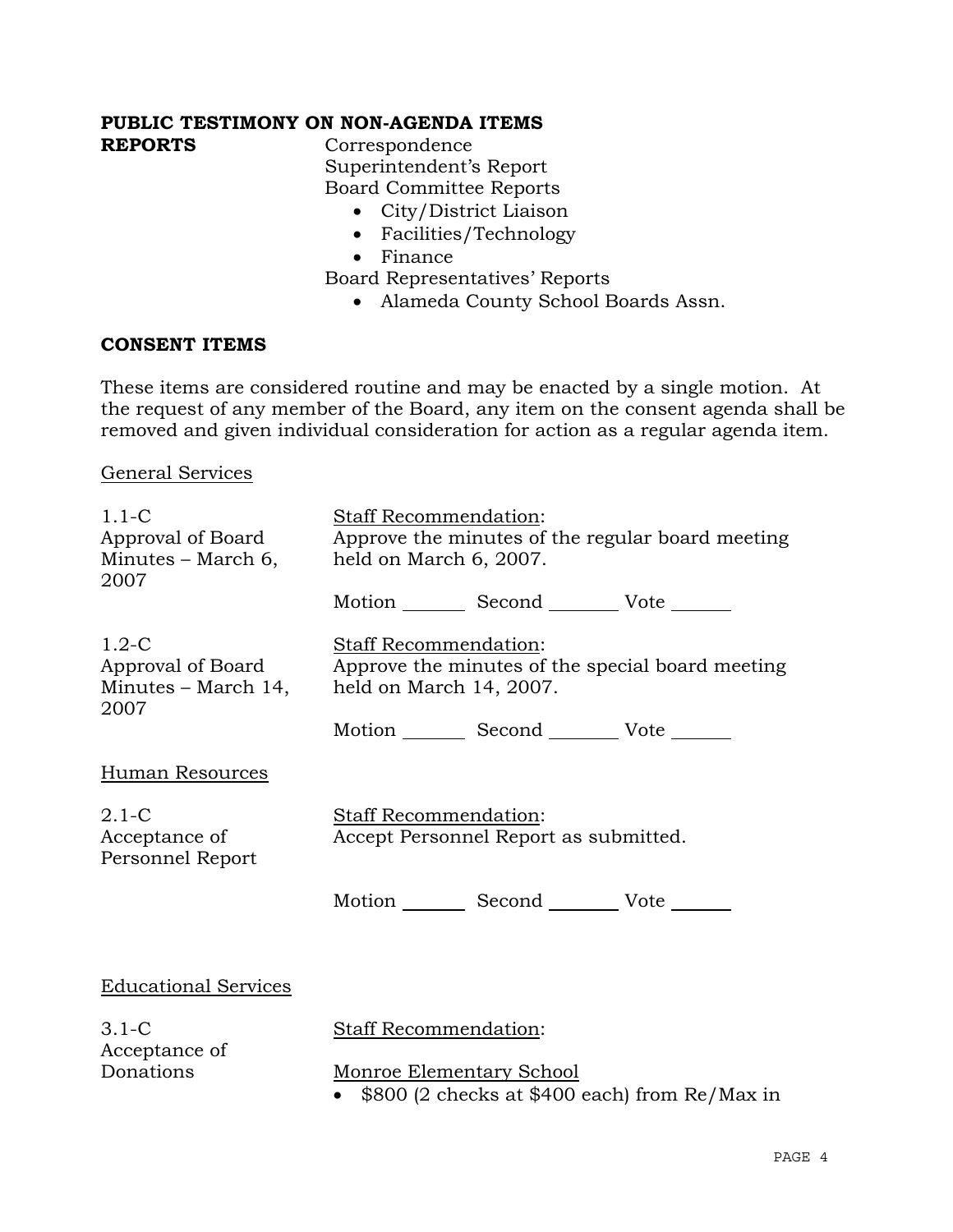$M<sub>of</sub>$ 

|                                                                                        | MOUON<br>2 boxes of copy paper from Mr. Juan Silva                                                                                                                                     |
|----------------------------------------------------------------------------------------|----------------------------------------------------------------------------------------------------------------------------------------------------------------------------------------|
|                                                                                        | <b>Washington Elementary School</b><br>• \$400 from Re-Max in Motion                                                                                                                   |
|                                                                                        | San Leandro Unified School District<br>• 17" Compaq monitor for Student Support<br>Services Department from Consuelo Zuluaga                                                           |
|                                                                                        | Motion _________ Second __________ Vote _______                                                                                                                                        |
| $3.2-C$<br>Proposed Stipulated<br><b>Expulsion Order</b>                               | <b>Staff Recommendation:</b><br>Approve the stipulated expulsion recommendation<br>from the Director of Student Support Services for<br>student E20-06/07.                             |
|                                                                                        | Motion _________ Second __________ Vote _______                                                                                                                                        |
| $3.3-C$<br>Proposed Stipulated<br><b>Expulsion Order</b>                               | Staff Recommendation:<br>Approve the stipulated expulsion recommendation<br>from the Director of Student Support Services for<br>student $E21-06/07$ .                                 |
|                                                                                        | Motion _________ Second _________ Vote _______                                                                                                                                         |
| <b>Business Operations</b>                                                             |                                                                                                                                                                                        |
| $4.1-C$<br>Ratification of Payroll                                                     | Staff Recommendation:<br>Ratify February 2007 payroll in the amount of<br>\$4,424,190.02.                                                                                              |
|                                                                                        | Motion _________ Second __________ Vote _______                                                                                                                                        |
| $4.2-C$<br>Approval of Bill<br>Warrants                                                | Staff Recommendation:<br>Approve Bill Warrants #88466340-88473791<br>in the amount of \$4,584,277.32.                                                                                  |
|                                                                                        | Motion _________ Second __________ Vote _______                                                                                                                                        |
| $4.3-C$<br>Growth and<br>Modernization of<br>Jefferson Elementary<br>School Release of | Staff Recommendation:<br>Approve the release of retention due Fedcon for<br>the Growth and Modernization Projects at<br>Jefferson Elementary School, in the amount of<br>\$210,096.29. |
| Retention                                                                              | Second<br>Motion<br>Vote                                                                                                                                                               |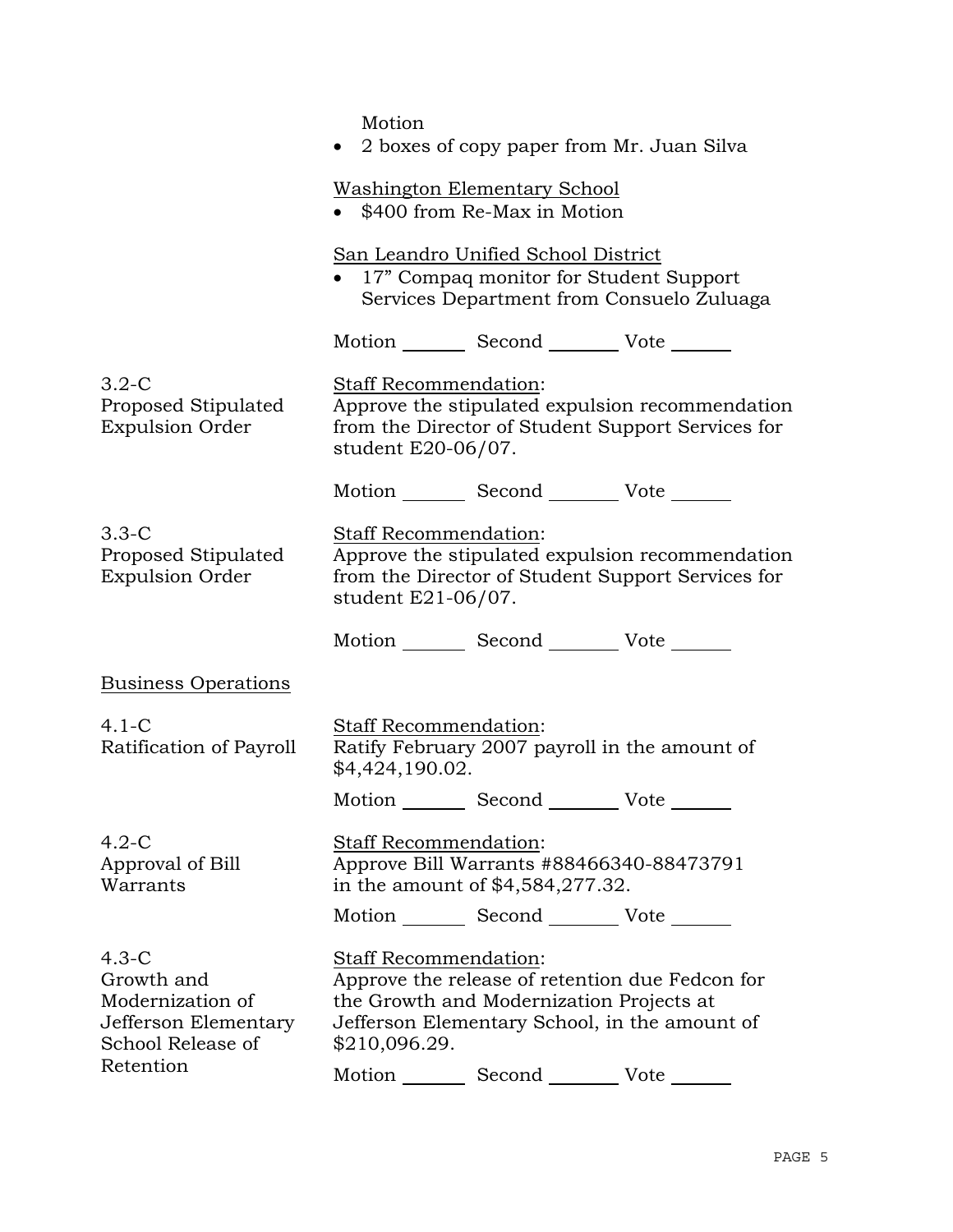| $4.4-C$<br>Agreement from<br>Re/Max                                                                                                                                                                                                                             | <b>Staff Recommendation:</b><br>Approve Agreement for Donations from Re/Max.<br>Motion _________ Second __________ Vote _______                                                                                      |
|-----------------------------------------------------------------------------------------------------------------------------------------------------------------------------------------------------------------------------------------------------------------|----------------------------------------------------------------------------------------------------------------------------------------------------------------------------------------------------------------------|
| Facilities and Construction                                                                                                                                                                                                                                     |                                                                                                                                                                                                                      |
| $5.1 - C$<br>Architectural<br>Programming & Design<br>Services Contract for<br>the New 9th Grade                                                                                                                                                                | Staff Recommendation:<br>Approve the Architectural Programming & Design<br>Services Contract WLC Architects for the new 9th<br>grade campus.                                                                         |
| Campus                                                                                                                                                                                                                                                          | Motion _________ Second _________ Vote _______                                                                                                                                                                       |
| $5.2-C$<br>Architectural<br>Programming & Design<br>Services Contract for<br>the New Arts<br><b>Educational Center</b><br>$5.3-C$<br>Architectural<br>Programming & Design<br>Services Contract for<br>the New San Leandro<br><b>High School Parking</b><br>Lot | Staff Recommendation:<br>Approve the Architectural Programming & Design<br>Services Contract WLC Architects for the new Arts<br><b>Education Center.</b>                                                             |
|                                                                                                                                                                                                                                                                 | Motion _________ Second __________ Vote _______                                                                                                                                                                      |
|                                                                                                                                                                                                                                                                 | Staff Recommendation:<br>Approve the Architectural Programming & Design<br>Services Contract WLC Architects for the new San<br>Leandro High School parking lot.<br>Motion _________ Second __________ Vote _______   |
| $5.4-C$<br>Architectural<br>Programming & Design<br>Services Contract for<br>San Leandro High<br>School Open Spaces                                                                                                                                             | Staff Recommendation:<br>Approve the Architectural Programming & Design<br>Services Contract with WLC Architects, for San<br>Leandro High School open spaces.<br>Motion _________ Second _________ Vote _______      |
| $5.5 - C$<br>Architectural<br>Programming & Design<br>Services Contract for<br>the Measure B Bond<br>Program                                                                                                                                                    | Staff Recommendation:<br>Approve the Architectural Programming & Design<br>Services Contract services with Harris &<br>Associates for the Measure B Bond Program.<br>Motion _________ Second __________ Vote _______ |
| $5.6-C$<br>Architectural                                                                                                                                                                                                                                        | Staff Recommendation:<br>Approve the Architectural Programming & Design                                                                                                                                              |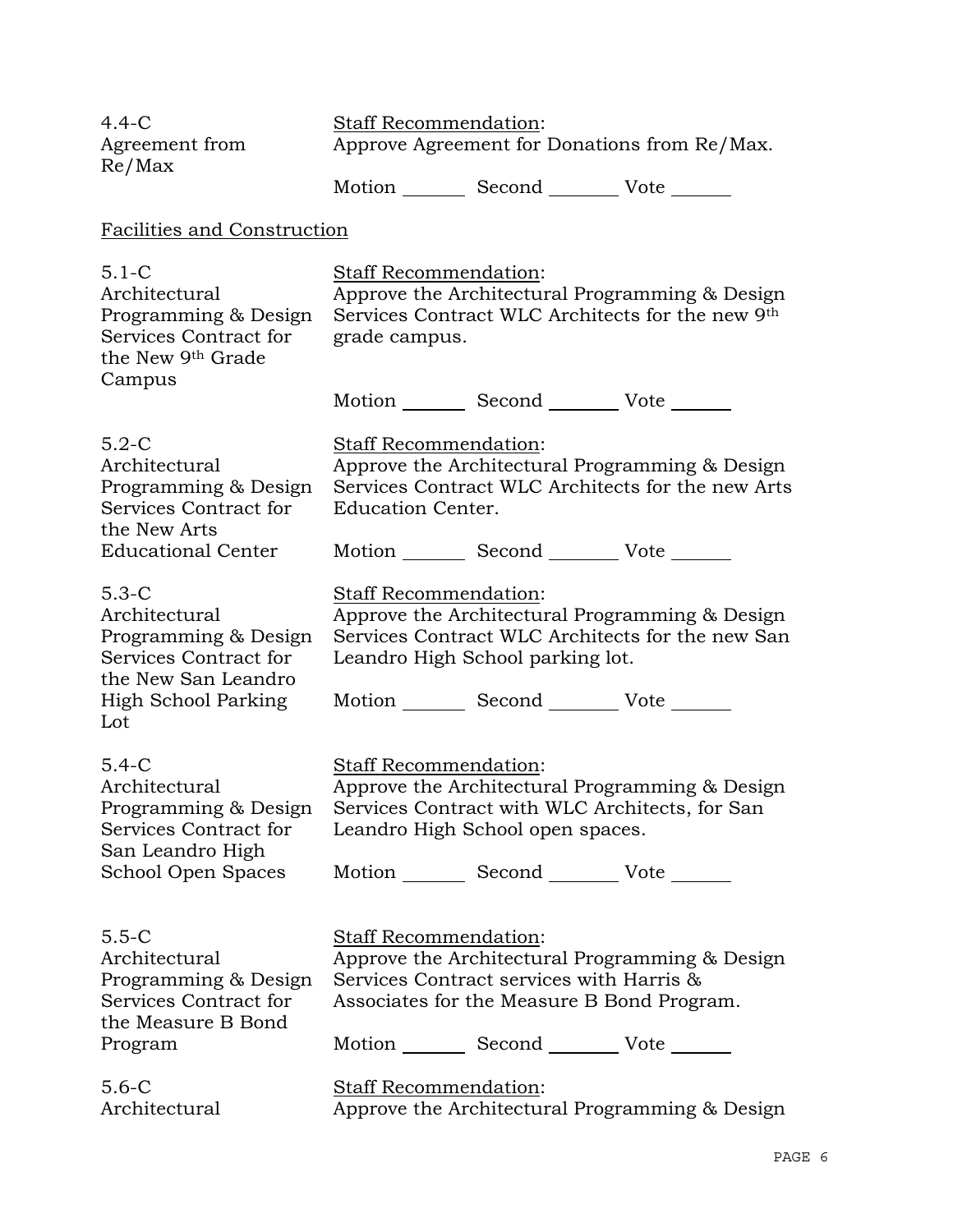| Programming & Design<br>Services Contract for<br>Roofing at Garfield and                          | Services Contract with MWM Architects for<br>roofing at Garfield and Elementary Schools. |                                          |                                                                                                     |
|---------------------------------------------------------------------------------------------------|------------------------------------------------------------------------------------------|------------------------------------------|-----------------------------------------------------------------------------------------------------|
| Monroe Elementary<br>Schools                                                                      |                                                                                          | Motion Second Vote                       |                                                                                                     |
| $5.7 - C$<br>Consulting and<br><b>Inspection Services</b><br>Contract for Roofing<br>Districtwide | <b>Staff Recommendation:</b><br>districtwide.                                            |                                          | Approve the Consulting and Inspection Services<br>Contract with J. Randall & Associates for roofing |
|                                                                                                   |                                                                                          | Motion Second Vote                       |                                                                                                     |
| $5.8 - C$<br>Acknowledgement of<br>Donation for Use of<br>Property                                | <b>Staff Recommendation:</b><br>0465-004.                                                | Approve the attached "Acknowledgement of | Donation" for a value of \$50,310 for use at 609<br>Callan Avenue/1205 Bancroft Avenue; APN 077-    |
|                                                                                                   | Motion                                                                                   | Second                                   | Vote                                                                                                |

# **ACTION ITEMS**

These items are presented for action at this time. Some may have been reviewed at a previous meeting.

Business Operations

4.1-A Second Interim Report Fiscal Year 2006/2007 Staff Recommendation: Approve the Second Interim Budget – Fiscal Year 2006/2007.

Motion Second Vote

### **CONFERENCE**

These items are submitted for advance planning and to assist the Board in establishing future agenda items. The Board may, however, take action on the following:

Educational Services

| $3.1 - CF$           | <b>Staff Recommendation:</b>                    |
|----------------------|-------------------------------------------------|
| Revised Board Policy | The Board will discuss and consider approving   |
| 6158, and Proposed   | the revisions to Board Policy 6158, and approve |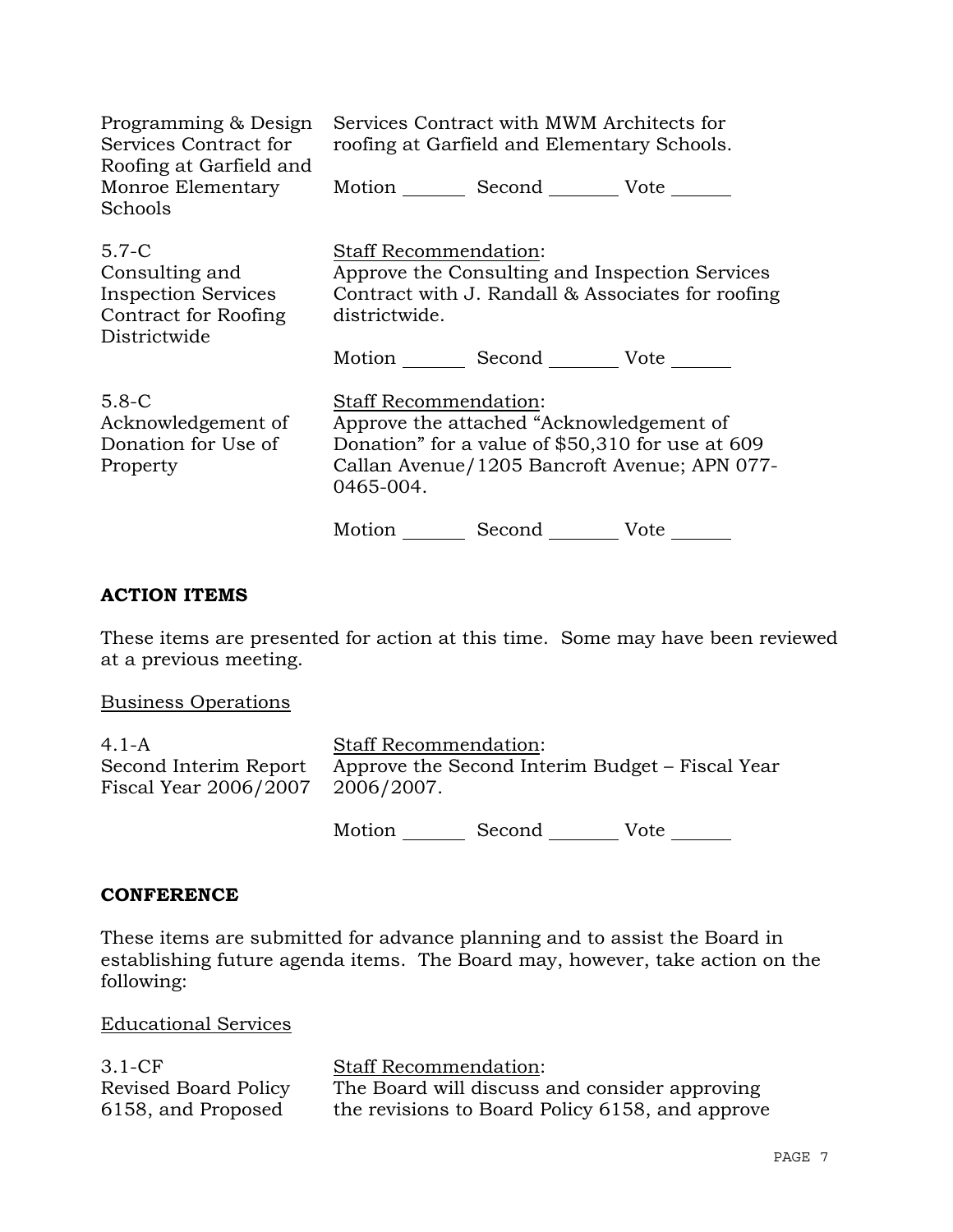| Administrative                                                                                                | the proposed mandated Administrative                                                                                                                                                                  |  |
|---------------------------------------------------------------------------------------------------------------|-------------------------------------------------------------------------------------------------------------------------------------------------------------------------------------------------------|--|
| Regulations 6158-a-i,                                                                                         | Regulations 6158-a-i, Instruction – Independent                                                                                                                                                       |  |
| Instruction $-$                                                                                               | Study that were previously discussed at the                                                                                                                                                           |  |
| Independent Study                                                                                             | March 6, 2006, Board meeting.                                                                                                                                                                         |  |
|                                                                                                               | Motion _________ Second __________ Vote _______                                                                                                                                                       |  |
| $3.2-CF$                                                                                                      | Staff Recommendation:                                                                                                                                                                                 |  |
| Garfield Elementary                                                                                           | The Board will discuss and consider approving                                                                                                                                                         |  |
| School's Quality                                                                                              | Garfield Elementary School's Quality Education                                                                                                                                                        |  |
| <b>Education Investment</b>                                                                                   | Investment Act Grant Application.                                                                                                                                                                     |  |
| Act Grant Application                                                                                         | Motion Second Vote                                                                                                                                                                                    |  |
| $3.3-CF$<br>California High School<br>Exit Exam(CAHSEE)<br>Support Teacher<br>Position and Job<br>Description | <b>Staff Recommendation:</b><br>The Board will discuss and consider approving<br>the California High School Exit Exam (CAHSEE)<br>Support Teacher position and job description.<br>Motion Second Vote |  |

# **INFORMATION**

# Educational Services

# Business Operations

| $4.1-I$<br>Miscellaneous Receipts | <b>Staff Recommendation:</b><br>Miscellaneous receipts in the amount of<br>$$15,315,441.44$ have been deposited in the<br>Treasury of Alameda County. |
|-----------------------------------|-------------------------------------------------------------------------------------------------------------------------------------------------------|
| $4.2-I$                           | <b>Staff Recommendation:</b>                                                                                                                          |
| <b>Community Service</b>          | The Board will receive for information the                                                                                                            |
| Comparative Report                | Community Service Comparative Report 2005/06                                                                                                          |
| 2005/06 Fiscal Year               | Fiscal Year                                                                                                                                           |